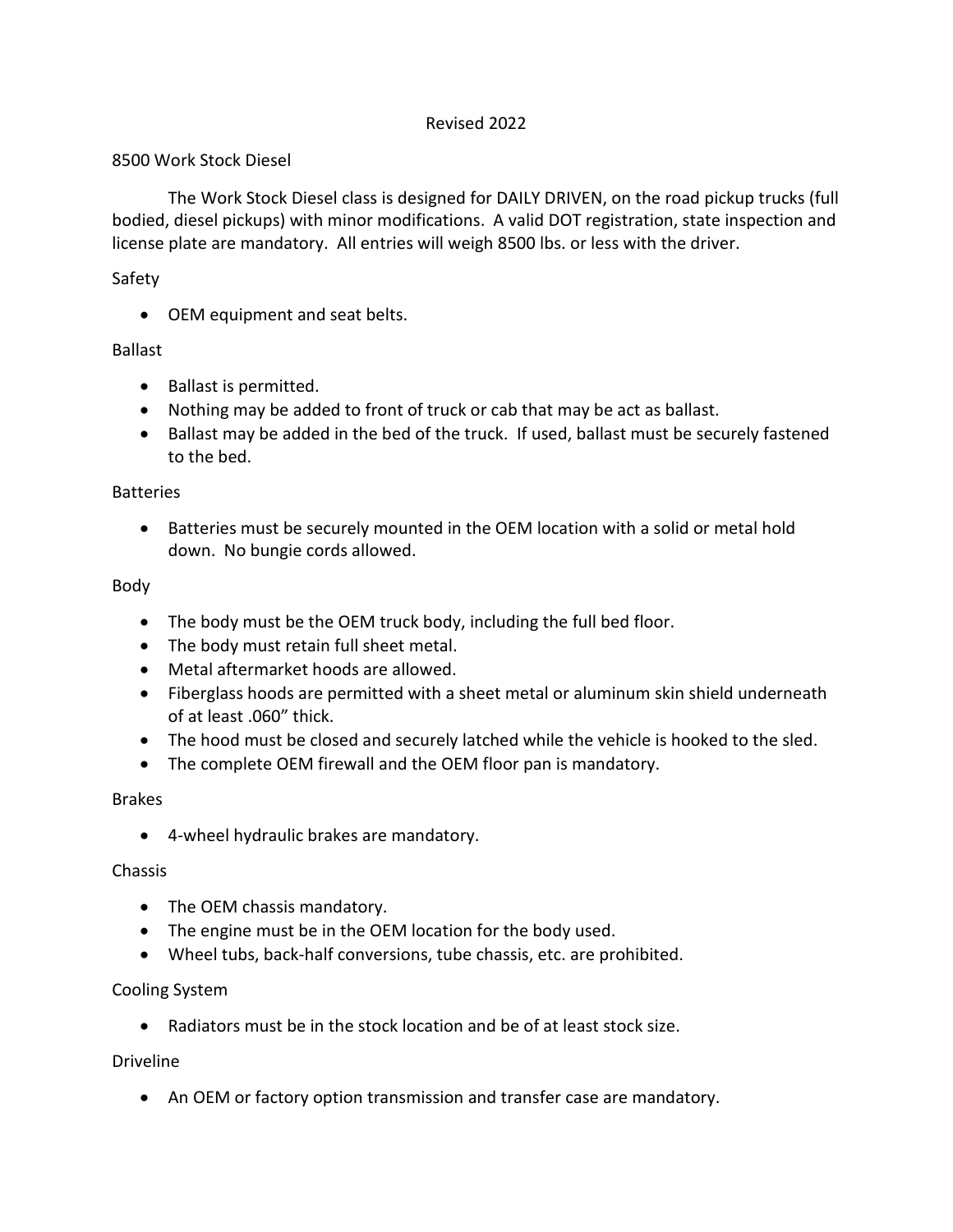## Engine

- The engine is limited to stock OEM make-specific compression ignition engine.
- Nitrous Oxide and Oxygen Extenders (Propane, Methanol, etc.) are prohibited
- Engine must be the OEM engine for the truck as intended by the manufacturer.
- Programmers or chips are allowed.

# Turbocharger

- The turbocharger is limited to stock OEM/factory make specific turbos only. No aftermarket turbos are allowed.
- 6.4 Powerstroke engines may utilize the factory twin turbo configuration.
- Turbos must be in the original location with no mounting plate adapters of plumbing changes allowed for higher turbo outputs.
- No ball bearing turbos.

# Suspension

- The vehicle must have a working suspension, front and rear.
- No blocked or solid suspensions will be allowed.
- Traction bars are allowed.
- Air suspension is allowed. Air compressors must be disconnected.

## Fuel Injection Pumps

- The fuel injection pump is limited to stock OEM engine model specific pumps only.
- The use of multipole high pressure common rail fuel pumps is prohibited.
- Pumps for different years in the same engine model application may be interchanged.

## Exhaust

• Exhaust may be other than factory but must still be street legal.

Hitch

- The hitch must be a receiver style hitch and stationary in all directions.
- The hooking point must be the rear most point on the vehicle and must be rearward of the stock location of the tailgate.
- Bumpers may not be notched or removed.
- No pulling from the bumper.
- Hitch height must not exceed 26 inches from the ground.
- The hooding point must have a straight clevis or a reese type with a minimum hole size of 3.75 inches.

Tires

• Tires must be DOT rated street tires.